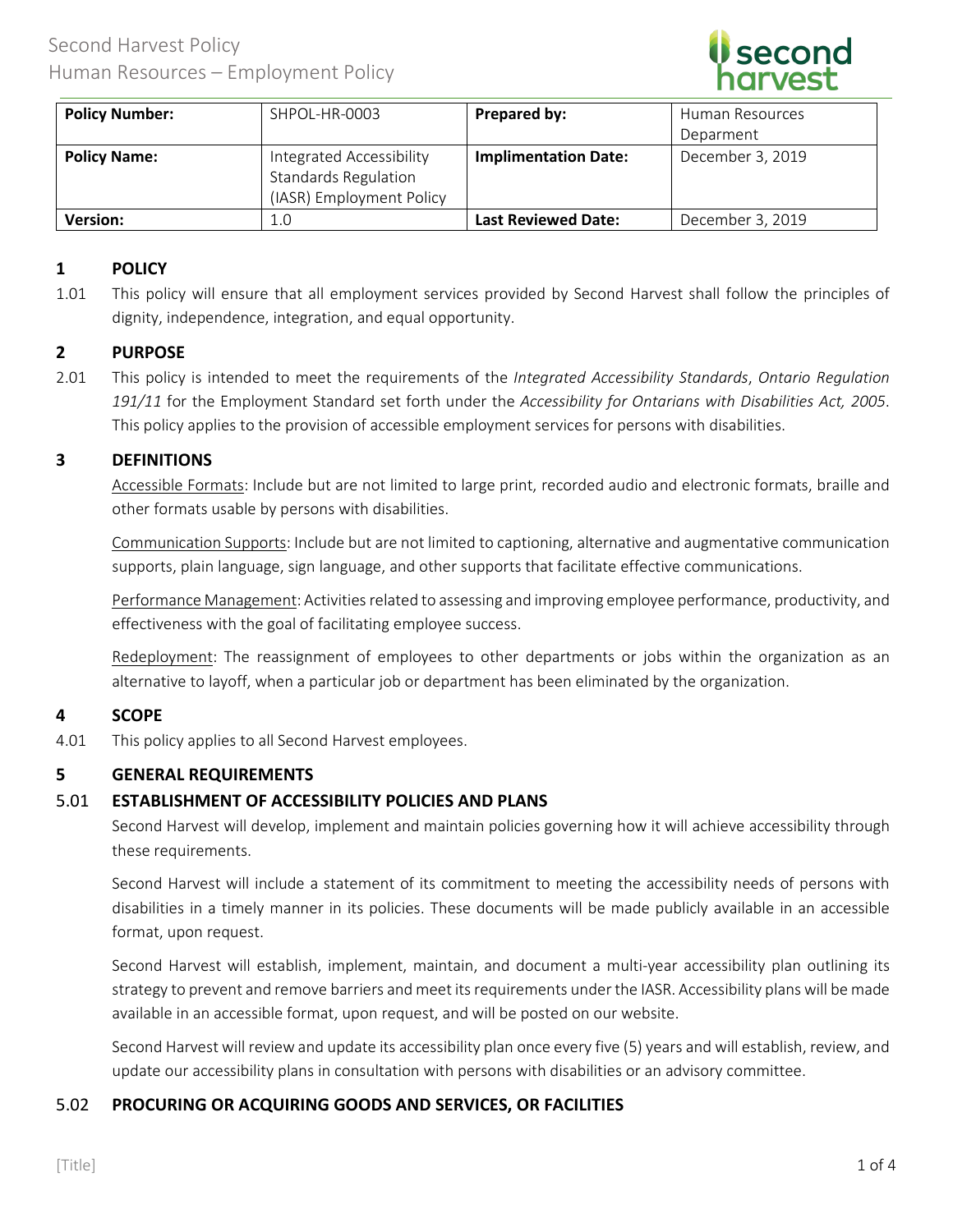

Second Harvest will incorporate accessibility criteria and features when procuring or acquiring goods, services or facilities. The only exception is in cases where it is impracticable to do so.

# 5.03 **TRAINING REQUIREMENTS**

Second Harvest will provide training for its employees and volunteers regarding the IASR and the Ontario Human Rights Code as they pertain to individuals with disabilities. Training will also be provided to individuals who are responsible for developing Second Harvest's policies, and all other persons who provide goods, services or facilities on behalf of Second Harvest.

Training will be provided as soon as is reasonably practicable. Training will be provided to new employees, volunteers, agents, and contractors during orientation, and as changes to Second Harvest's accessibility policies occur.

#### 5.04 **RECORDS**

Second Harvest will maintain records on the training provided, when it was provided and the number of employees that were trained.

## **6 RECRUITEMENT, ASSESSMENT AND SELECTION**

6.01 Second Harvest will notify employees and the public about the availability of accommodation for job applicants who have disabilities. Applicants will be informed that these accommodations are available, upon request, for the interview process and for other candidate selection methods. Where an accommodation is requested, Second Harvest will consult with the applicant and provide or arrange for suitable accommodation.

Successful applicants will be made aware of Second Harvest's policies and supports for accommodating people with disabilities.

## **7 ACCESSIBLE FORMATS AND COMMUNICATION SUPPORTS FOR EMPLOYEES**

- 7.01 Second Harvest will ensure that employees are aware of our policies for employees with disabilities and any changes to these policies as they occur. If an employee with a disability requests it, Second Harvest will provide or arrange for the provision of accessible formats and communication supports for the following:
	- Information needed in order to perform his/her job; and
	- Information that is generally available to all employees in the workplace.

Second Harvest will consult with the employee making the request to determine the best way to provide the accessible format or communication support.

## **8 WORKPLACE EMERGENCY RESPONSE INFORMATION**

- 8.01 Where required, Second Harvest will create individual workplace emergency response information for employees with disabilities. This information will take into account the unique challenges created by the individual's disability and the physical nature of the workplace and will be created in consultation with the employee. This information will be reviewed when:
	- The employee moves to a different physical location in the organization;
	- The employee's overall accommodation needs or plans are reviewed; and/or
	- Second Harvest reviews general emergency response policies.

## **9 ACCESSIBLE WEBSITES AND WEB CONTENT**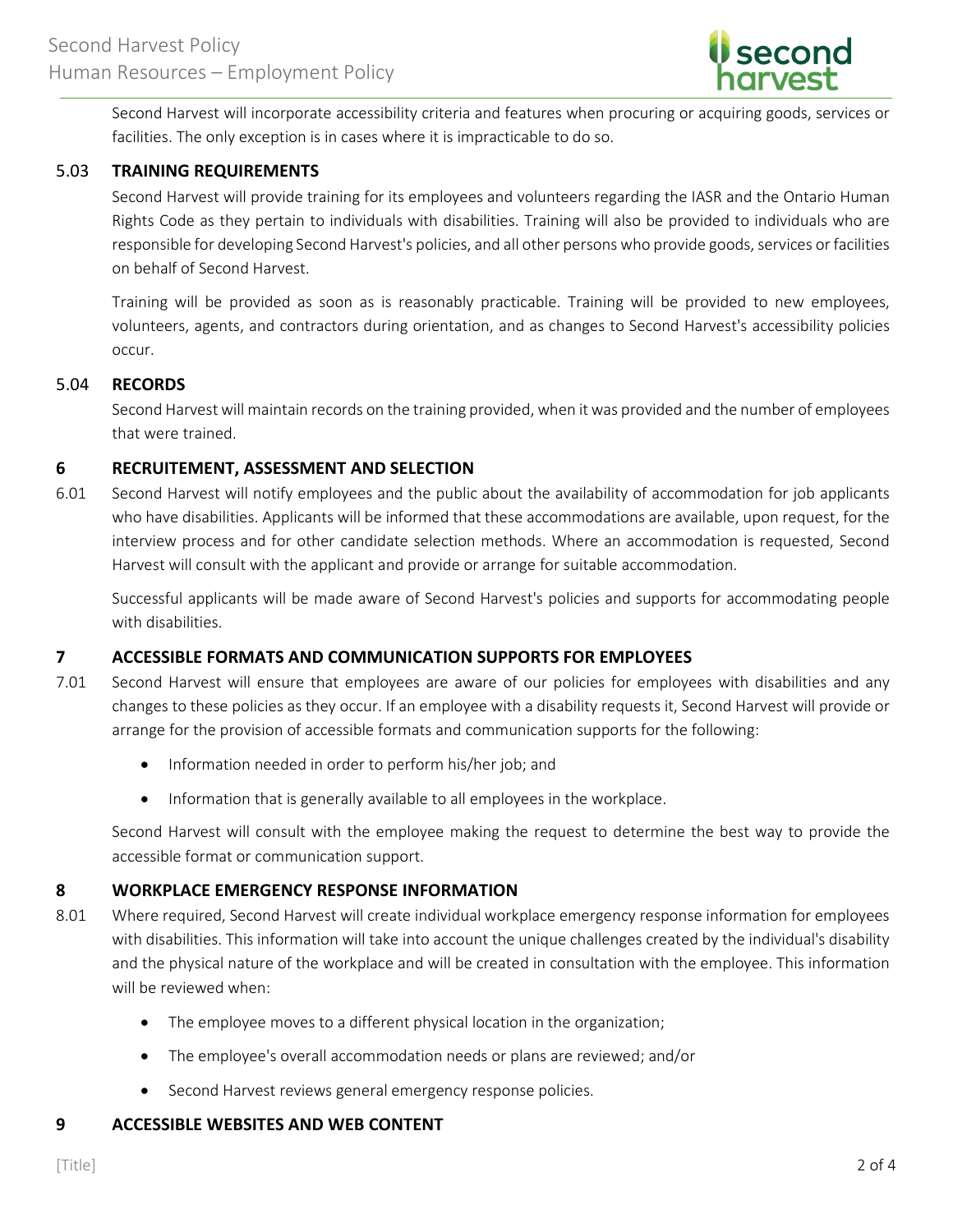

9.01 Second Harvest will ensure that our website and all web content published after January 1, 2012, conform to the Web Content Accessibility Guidelines (WCAG) 2.0 and will refer to the schedule set out in the IASR for specific compliance deadlines.

## **10 DOCUMENTED INDIVIDUAL ACCOMMODATION PLANS**

- 10.01 Second Harvest must also develop and have in place written processes for documenting individual accommodation plans for employees with disabilities. The process for the development of these accommodation plans should include specific elements, including:
	- The ways in which the employee can participate in the development of the plan;
	- The means by which the employee is assessed on an individual basis;
	- The ways that an employer can request an evaluation by an outside medical expert, or other experts (at the employer's expense) to determine if accommodation can be achieved, or how it can be achieved;
	- The ways that an employee can request the participation of a representative from the workplace for the creation of the accommodation plan;
	- The steps taken to protect the privacy of the employee's personal information;
	- The frequency with which the individual accommodation plan should be reviewed or updated and how it should be done;
	- The way in which the reasons for the denial of an individual accommodation plan will be provided to the employee; and
	- The means of providing the accommodation plan in an accessible format, based on the employee's accessibility needs.

The individual accommodation will also:

- Include information regarding accessible formats and communication supports upon request;
- Where needed, include individualized workplace emergency response information; and
- Outline all other accommodation provided.

## **11 PERFORMANCE MANAGEMENT AND CAREER DEVELOPMENT AND ADVANCEMENT**

11.01 Second Harvest will consider the accessibility needs of employees with disabilities when implementing performance management processes, or when offering career development or advancement opportunities.

*Individual accommodation plans will be consulted, as required.*

#### **12 RETURN TO WORK**

12.01 Second Harvest will develop and implement return to work processes for employees who are absent from work due to a disability and require disability-related accommodation(s) in order to return to work.

The return to work process will outline the steps Second Harvest will take to facilitate the employee's return to work and shall use documented individual accommodation plans (as described in section 28 of the regulation).

## **13 REDEPLOYMENT**

13.01 The accessibility needs of employees with disabilities will be taken into account in the event of redeployment.